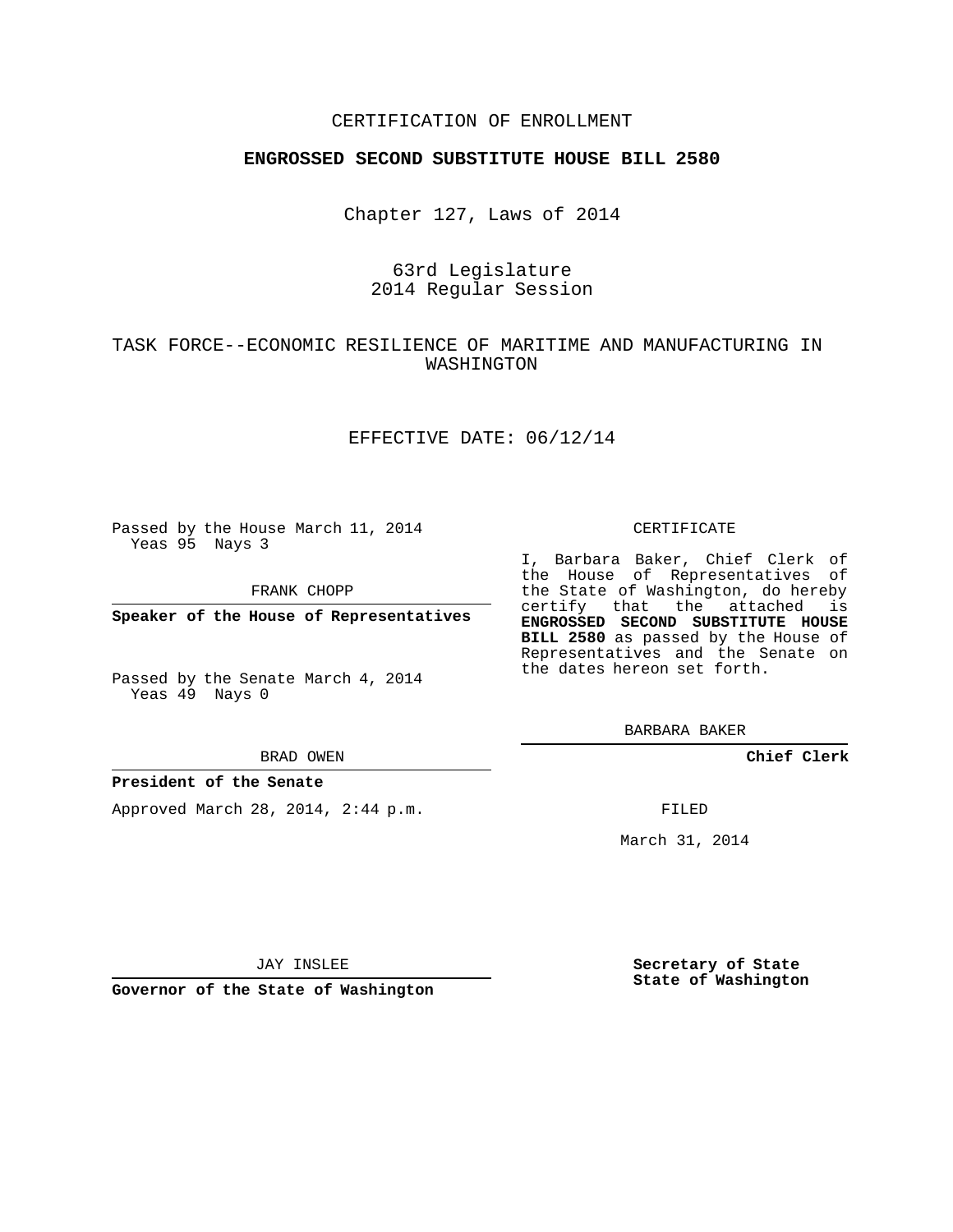# **ENGROSSED SECOND SUBSTITUTE HOUSE BILL 2580** \_\_\_\_\_\_\_\_\_\_\_\_\_\_\_\_\_\_\_\_\_\_\_\_\_\_\_\_\_\_\_\_\_\_\_\_\_\_\_\_\_\_\_\_\_

\_\_\_\_\_\_\_\_\_\_\_\_\_\_\_\_\_\_\_\_\_\_\_\_\_\_\_\_\_\_\_\_\_\_\_\_\_\_\_\_\_\_\_\_\_

### AS AMENDED BY THE SENATE

Passed Legislature - 2014 Regular Session

## **State of Washington 63rd Legislature 2014 Regular Session**

**By** House Appropriations Subcommittee on General Government & Information Technology (originally sponsored by Tarleton, Haler, Fey, Wylie, Seaquist, Pollet, Ryu, and Carlyle)

READ FIRST TIME 02/11/14.

 AN ACT Relating to fostering economic resilience and development in Washington by supporting the maritime industry and other manufacturing sectors; creating new sections; and providing an expiration date.

BE IT ENACTED BY THE LEGISLATURE OF THE STATE OF WASHINGTON:

 NEW SECTION. **Sec. 1.** (1) The legislature recognizes the important role of the maritime industry and other manufacturing sectors in creating and sustaining economic opportunities in Washington. The maritime industry and other manufacturing sectors account for forty percent of the gross domestic product in Washington. In looking to the state's future, the legislature finds that supporting the maritime industry and other manufacturing sectors is critical to building and sustaining a diverse and resilient economy in Washington.

 (2) The maritime industry and other manufacturing sectors are interconnected with the public infrastructure, including ports, roads, railways, energy facilities, and water-sewer facilities. The protection and expansion of public infrastructure, including through urban planning and disaster recovery planning, is crucial to the success of the maritime industry and other manufacturing sectors.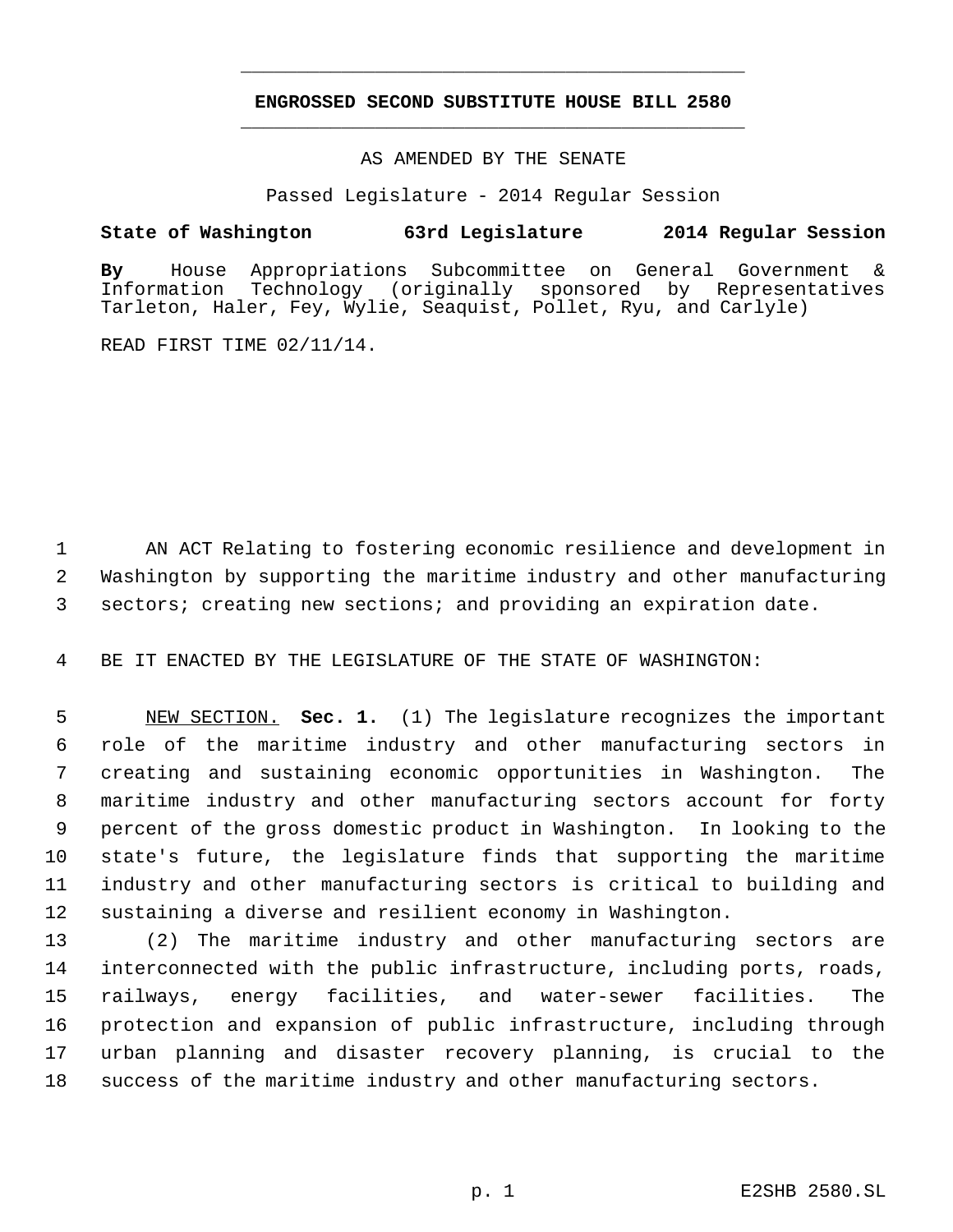(3) To that end, the legislature intends to engage in a collaborative process with state agencies, local governments, and private sector leaders to evaluate whether changes in state and local policies are necessary to foster resilience and growth in the maritime industry and other manufacturing sectors. Through the establishment of the joint select legislative task force, the legislature intends to take action to support and sustain the maritime industry and other manufacturing sectors as the region continues to recover from the national financial crisis and progresses toward a future of increased economic opportunity for all citizens of the state.

 NEW SECTION. **Sec. 2.** (1)(a) A joint select legislative task force on the economic resilience of maritime and manufacturing in Washington is established, with members as provided in this subsection.

 (i) The speaker of the house of representatives must appoint three members from each of the two largest caucuses of the house of representatives.

 (ii) The president of the senate must appoint three members from each of the two largest caucuses of the senate.

 (iii) The governor must appoint one member to represent the department of commerce.

 (b) The legislative members of the task force must select cochairs from among the membership, one from the house of representatives and one from the senate.

 (2)(a) The task force must develop recommendations that achieve the following objectives:

 (i) Identify the maritime and manufacturing sectors of economic significance to the state;

 (ii) Identify and assess the critical public infrastructure that supports and sustains the maritime and manufacturing sectors;

 (iii) Identify the barriers to maintaining and expanding the 31 maritime and manufacturing sectors;

 (iv) Identify and assess the educational resources and support services available to local governments with respect to supporting and 34 sustaining the development of the maritime and manufacturing sectors;

 (v) Promote regulatory consistency and certainty in the areas of urban planning, land use permitting, and business development in a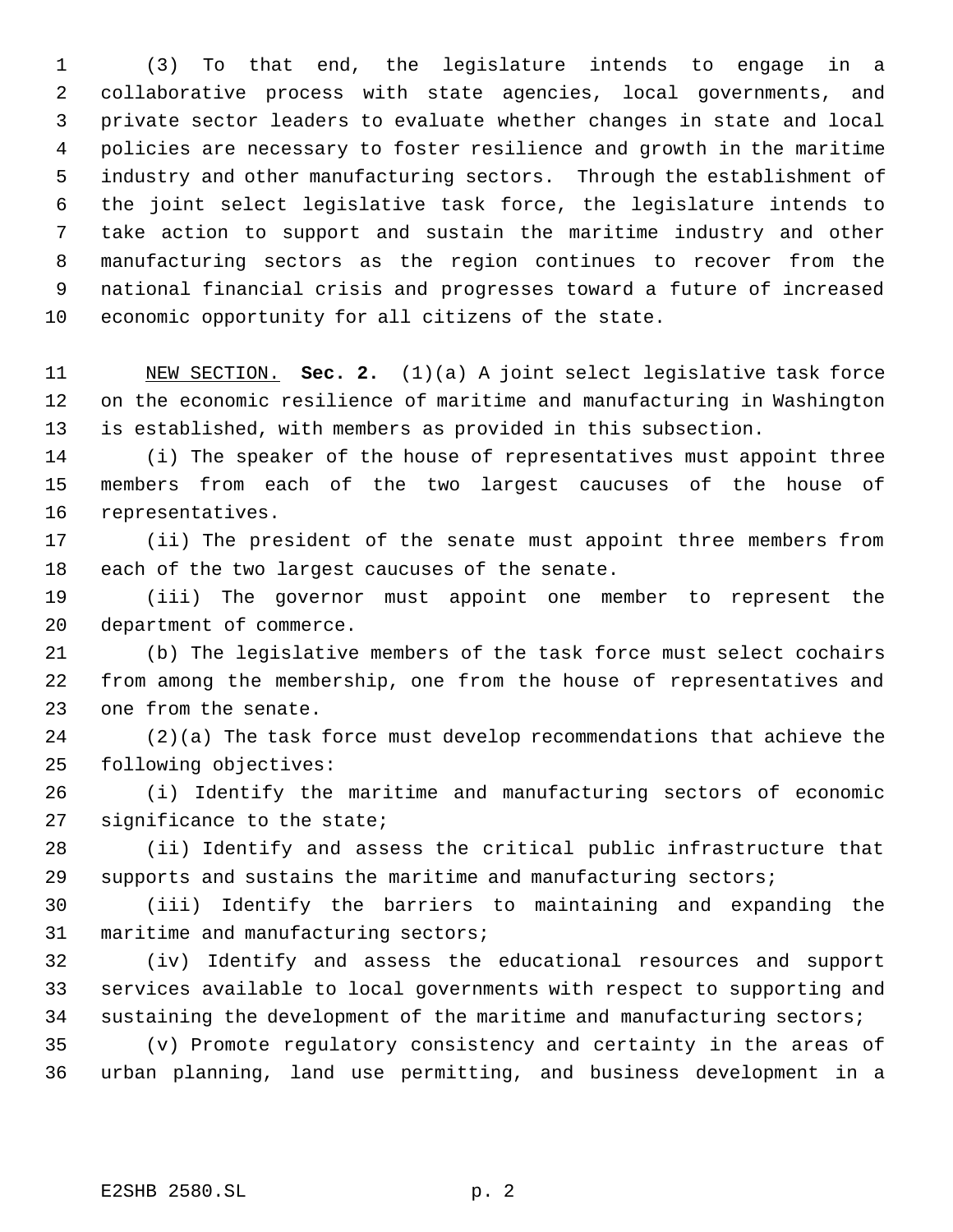manner that encourages the maritime and manufacturing industries in urban areas;

 (vi) Encourage cooperation between the public and private sectors to foster economic growth;

 (vii) Explore public-private sector collaborations that draw on Washington State University research centers and institutes with expertise on maritime interoperability and critical infrastructure resilience;

 (viii) Identify aspects of state policy that have an impact on fostering resilience and growth in the maritime and manufacturing sectors, such as storm water policy and other food fish-related issues; and

 (ix) Maximize the opportunities for employment in the maritime industry and other manufacturing sectors in Washington.

 (b) The recommendations of the task force must include a short and long-term action plan for the legislature to support and sustain the maritime industry and other manufacturing sectors in Washington. The recommendations of the task force may also include specific legislative approaches, such as changes to state law, and nonlegislative approaches, such as action plans for state agencies and local governments.

 (3)(a) The task force must consult with local governments and state agencies, which must include, but are not limited to: The department of commerce, the department of transportation, the office of regulatory assistance, the workforce training and education coordinating board, and associate development organizations.

 (b) The legislative cochairs must appoint an advisory committee consisting of maritime and manufacturing business, labor, and other representatives to provide technical information and assistance in completing the objectives of the task force. Membership on the advisory committee must include, but are not limited to representatives from: Marine terminal operators, manufacturing, maritime businesses, local industrial councils, local labor trades councils, and chambers of commerce.

 (4) The task force must submit to the governor and the appropriate committees of the legislature a work plan by December 1, 2014, and a report with the task force's final findings and recommendations by November 1, 2015.